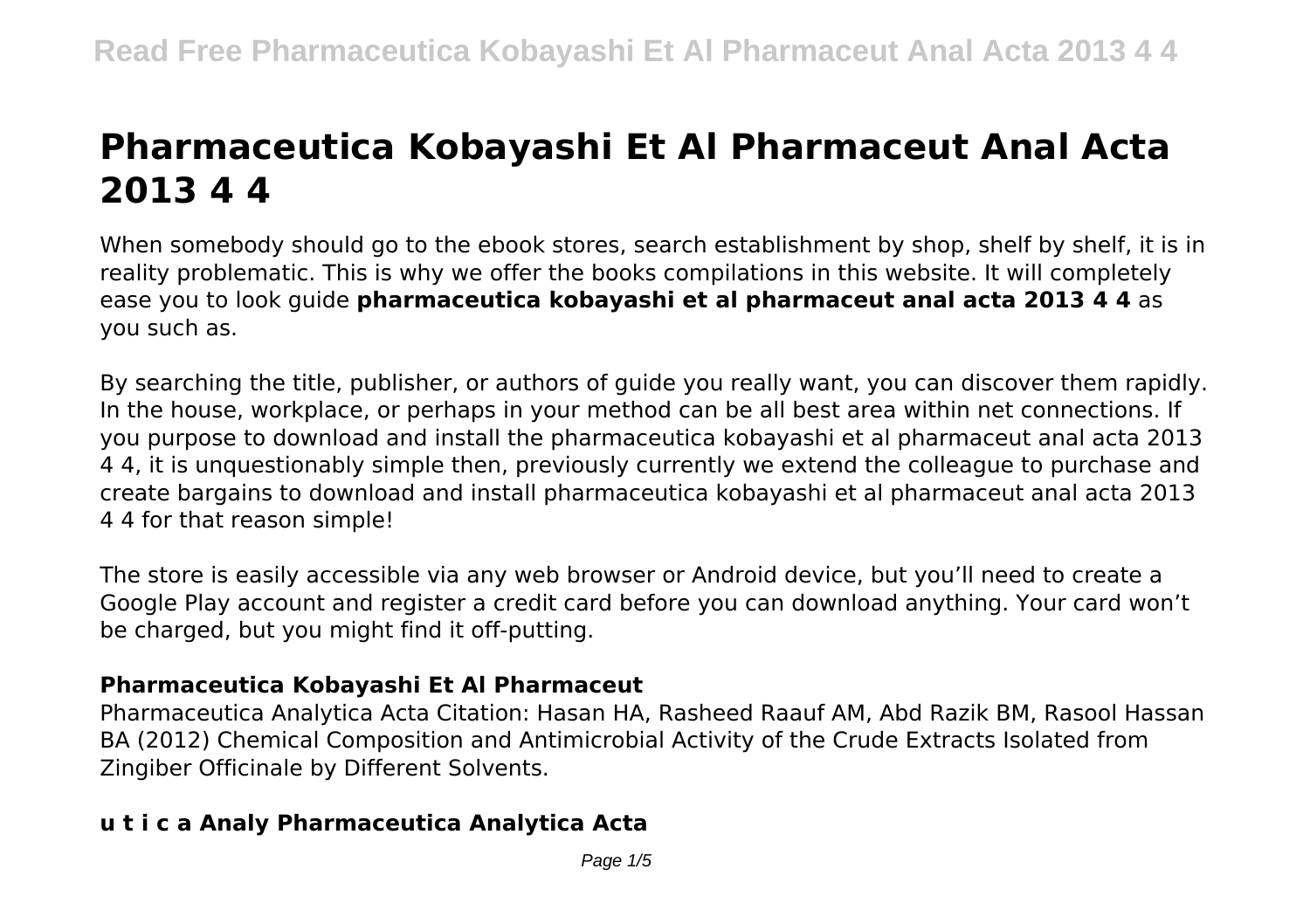Pharmaceut Anal Acta ISSN: 2153-2435 PAA, an open access journal . synthesis and in vitro formation of cartilage-like tissue by genetically modified chondrocytes expressing BMP-7. J Orthop Res 19: 751-8. 13. Pelletier JP, Caron JP, Evans C, Robbins PD, Georgescu HI, et al. (1997) In

## **u t i c a Analy A P Pharmaceutica Analytica Acta**

free radical test, employing method of Wong et al. (2005). Frap- working solution: 25 ml acetate buffer, 2.5 ml TPTZ solution (2, 4, 6- Tripyridyl-S- triazine) and 2.5 ml FeCl 3.6H 2 O solution was freshly prepared. Aqueous solution of known FeCl 4.7H 2 O was used for calibration. DPPH method: DPPH Scavenging activity was measured by the

## **u t i c a Analy Pharmaceutica Analytica Acta**

Shimodaira S, Higuchi Y, Koya T, Kobayashi T, Yanagisawa R, et al. (2015) Smoking Influences the Yield of Dendritic Cells for Cancer Immunotherapy. Pharmaceut Reg Affairs 4: 1000133.

## **Af Pharmaceutical Regulatory Affairs: Shimodaira et al ...**

Hassali et al., Pharmaceut Reg Affairs 201, : DOI: 10.1221-.10001 Short Review Article Open Access Pharmaceut Reg Affairs, an open access ournal ISS: 21-Malaysian Cosmetic Market: Current and Future Prospects Azmi Hassali M\*, AL-Tamimi S K, Dawood O T, Verma A K, Saleem F

# **Af Pharmaceutical Regulatory Affairs: Hassali et al ...**

Praveen et al., Pharmaceut Anal Acta 2013, 4:5m DOI: 10.4172/2153-2435.1000231 Volume 4 • Issue 5 • 1000231 Pharmaceut Anal Acta ISSN: 2153-2435 PAA, an open access journal \*Corresponding author: Praveen C, Department of Pharmaceutical Analysis, Krupanidhi College of Pharmacy, Bangalore, India, Tel: +91-959-103-1033; E-mail:

# **a c e u t i c a Ana A Praveen et al., Pharmaceut Anal Acta ...**

Page 2/5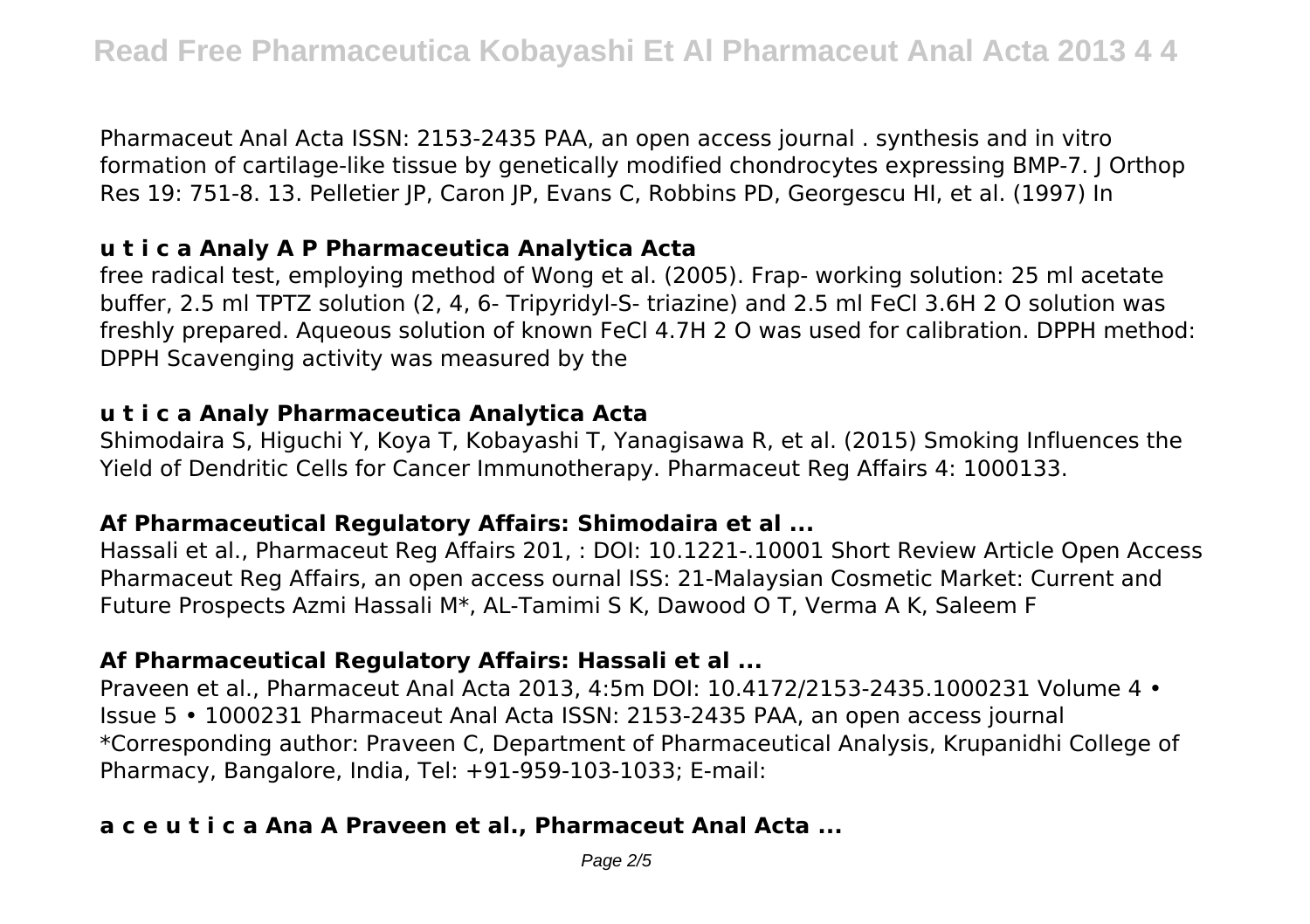Pharmaceut Reg Affairs. Volume 1 • Issue 4 • 1000104 ISSN: 2167-7689 PROA, an open access journal. Mallu et al., Pharmaceut Reg Affairs 2012, 1:4 DOI: 10.4172/2167-7689.1000104 Review Article. Open Access Hold Time Stability Studies in Pharmaceutical Industry: Review. Useni Reddy Mallu\*, Arunkanth Krishnakumar Nair, Sridhar Bandaru and ...

#### **Hold Time Stability Studies in Pharmaceutical Industry: Review**

Valery HG, Ngono TR, Saâdane H, Ennachete M, Khouili M, et la. (2013) Evaluation of Carbon Paste Electrodes Modified with Organic Molecules for the

#### **Pharmaceutica Valery et al., Pharmaceut Anal Acta 2013, 4:10**

2Laboratoire de Pharmacochimie des Substances Naturelles et Pharmacophores Redox, UMR 152, UPS, Université de Toulouse, 118 Route de Narbonne, F-31062 Toulouse Cedex 9, France 3Laboratoire des Interactions Moléculaires et Réactivité Chimique et Photochimique UMR CNRS 5623, Université de Toulouse, 118 Route de Narbonne, F-31062

## **Pharmaceutica Babili et al., Pharmaceut Anal Acta 2013, 4:1**

The genes GLB1 and GALC encode GLB1 isoform 1 and galactocerebrosidase, respectively, which exhibit β-galactosidase activity in human lysosomes. GLB1 isoform 1 has been reported to play roles in rare lysosomal storage diseases. Further, its β-galactosidase activity is the most widely used biomarker of senescent and aging cells; hence, it is called senescence-associated βgalactosidase.

#### **Chemical and Pharmaceutical Bulletin**

Citation: Szlósarczyk M, Piech R, Bator BP, Maślanka A, Opoka W, et al. (2012) Voltammetric Determination of Isoniazid using Cyclic Renewable Mercury Film Silver Based Electrode.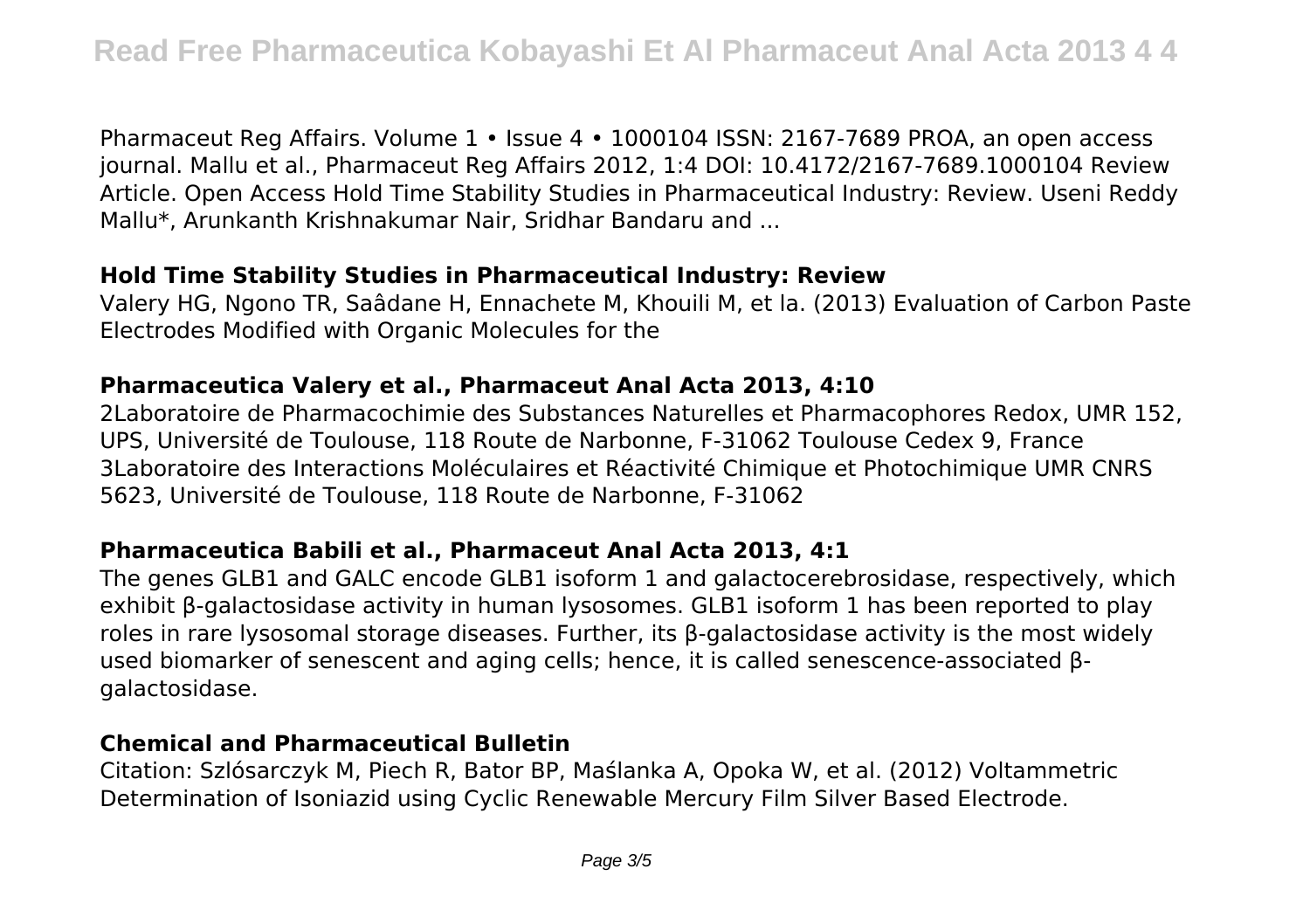# **Pharmaceutica Szlósarczyk et al., Pharmaceut Anal Acta ...**

Aslani et al (2012) identified that attempts to convey the correct information to patients are equally important as providing the medicine(s) themselves to patients. The concept of pharmaceutical care intervention (PCI) was introduced and became established and practiced in the developed world in daily hospital and community pharmacy practice.

## **Pharmaceutical Care - an overview | ScienceDirect Topics**

Asian J Biomed Pharmaceut Sci: 10(70): 1-5 First phenotypic and molecular characterization of clinical isolates of drug resistant Providencia rettgeri in Imo state, South-Eastern Nigeria. Malachy C Ugwu\*, Lynda U Ndunagu, Chika P Ejikwugwu, Charles O Esimone

# **Asian Journal of Biomedical and Pharmaceutical Sciences**

Sharma et al, Pharmaceut Reg Aairs 1, :1: 1111e1 Editorial pen Access Pharmaceut Reg Aairs, an open access ournal SS: 1 Regulatory Practice in Pharmaceutical Industry Hitt Sharma\*, Sameer Parekh and Sunil Shewale Department of Medical Affairs and Clinical Trials, Serum Institute of India Ltd, India

# **Sharma et al, Pharmaceut Reg Aairs 1, :1 : 1111e1 ...**

Both Harrington and Teichman et al. reported an excess in cancer mortality and in the risk of endocrine dysfunction in pharmaceutical workers [1,2]. Teichman et al. also reported an increased risk of reproductive failure and respiratory allergies in pharmaceutical workers. Heron and Pickering noted that few industry studies have

# **Af Pharmaceutical Regulatory Affairs: Gathuru et al ...**

Torkko et al. used an e-mail survey to investigate the usage of quality KPIs in pharmaceutical and food companies in Finland [10]. The results of that survey showed that the quality KPIs of the ...